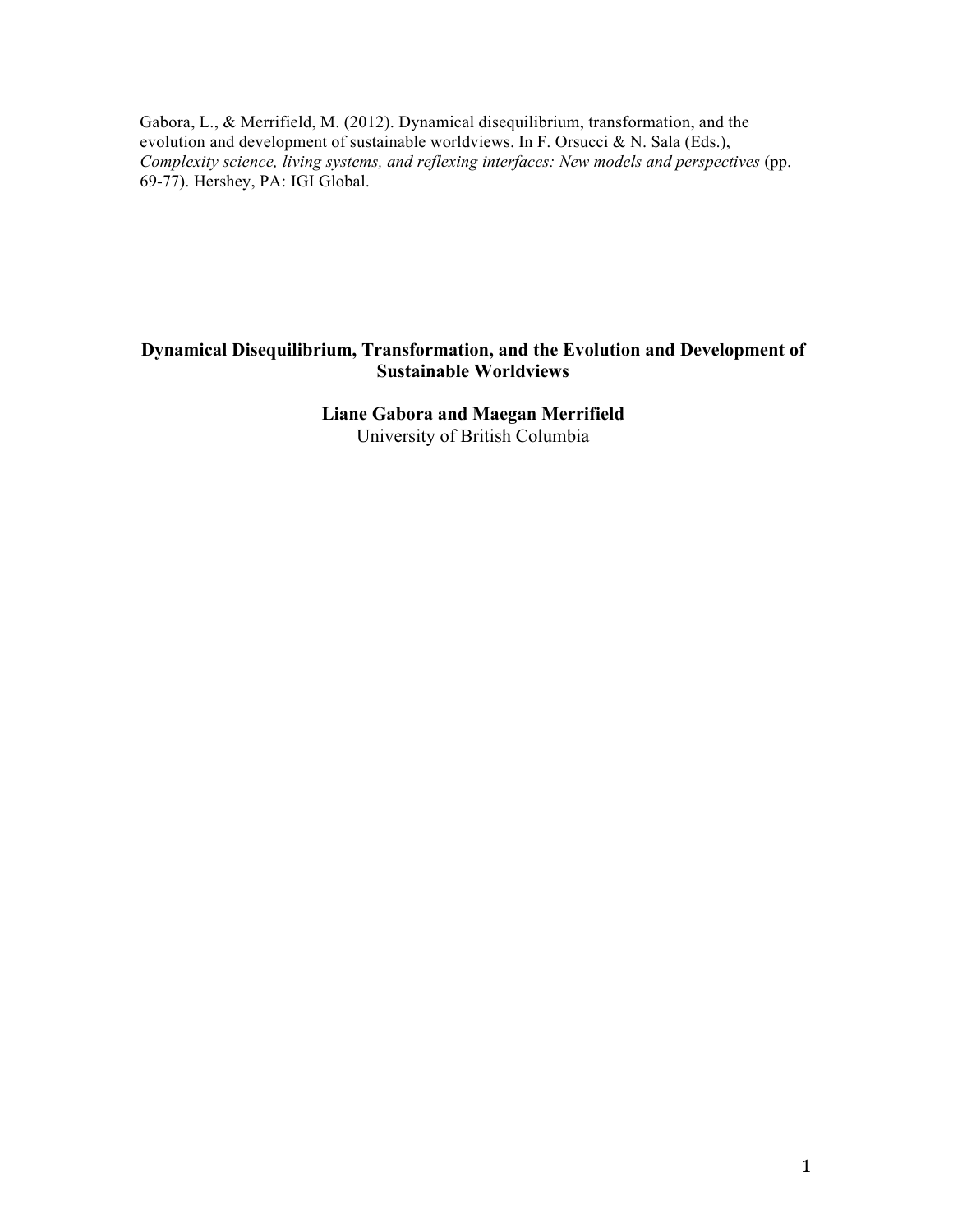This chapter begins by outlining a promising, new theoretical framework for the process by which human culture evolves inspired by the views of complexity theorists on the problem of how life began. Elements of culture, like species, evolve over time; that is, they exhibit cumulative change that is adaptive in nature. By studying how biological evolution got started, we gain insight into not just the specifics of biological evolution, but also general insights into the initiation of any evolutionary process that may be applicable to culture. We then explore the implications of this new framework for culture on the transformative processes of individuals. Specifically, we will address what this emerging perspective on cultural evolution implies for to go about attaining a *sustainable worldview*; that is, a web of habits, understandings, and ways of approaching situations that is conducive to the development of a sustainable world.

### **How Does an Evolutionary Process Get Started?**

In attempting to gain insight into the origins of transformative processes in individuals, it is instructive to look at the transformative processes by which the earliest forms of life evolved. Research into how life began is stymied by the improbability of a spontaneously generated structure that replicates itself using a self-assembly code such as the genetic code. Something so complex as this is unlikely to emerge out of the blue! Hoyle (1981) infamously compared it to the probability that a tornado blowing through a junkyard would assemble a Boeing 747.

This has led to widespread support for different versions of the proposal that the earliest self-replicating structures were autocatalytic sets of molecules (Bollobas, 2001; Bollobas & Rasmussen, 1989; Dyson, 1982, 1985; Gabora, 2006; Kauffman, 1986, 1993; Morowitz, 1992; Segré, Ben-Eli, & Lancet, 2000; Segré, et al, 2001a, b; Wäechtershäeuser, 1992; Weber, 1998, 2000; Williams & Frausto da Silva, 1999, 2002; Vetsigian *et al*., 2006). A set of molecules is *autocatalytic* if every molecule in the set can be regenerated through chemical reactions occurring amongst *other* molecules in the set. (The term 'autocatalytic' comes from the fact that the molecules speed up or *catalyze* the reactions by which other molecules are formed.) Reactions between molecules generate new, different molecules. As the number of different molecules increases, the number of reactions by which they can interconvert increases even faster (Cohen, 1988; Erdös & Rényi, 1960). Thus some subset of them reaches a critical threshold where there is a reaction pathway to the formation of every molecule in the set.

At this point, the parts can reconstitute the whole in a piecemeal manner, through bottom-up interactions rather than top-down interpreting of a genetic code (Kauffman, 1993; for summary see Gabora, 2008). The hydrophilic (water-loving) molecules orient toward the periphery, forming a spherical vesicle that encloses the more hydrophobic (water-avoiding) molecules. This kind of spherical vesicle made up of collectively selfreplicating parts is sometimes referred to as a *protocell*. It is prone to fission or budding, wherein part of it pinches off, and it divides in two. So long as there is at least one copy of each polymer in each of the two resulting vesicles, they can self-replicate, and continue to do so indefinitely, or until their structure changes drastically enough that selfreplication capacity breaks down, and by that point there will exist other self-replicating sister-lineages. The process is sloppier and more haphazard than the self-replication that occurs in modern day organisms. Some raise the concern that, at least with respect to some versions of this theory, replication occurs with such low fidelity that evolvability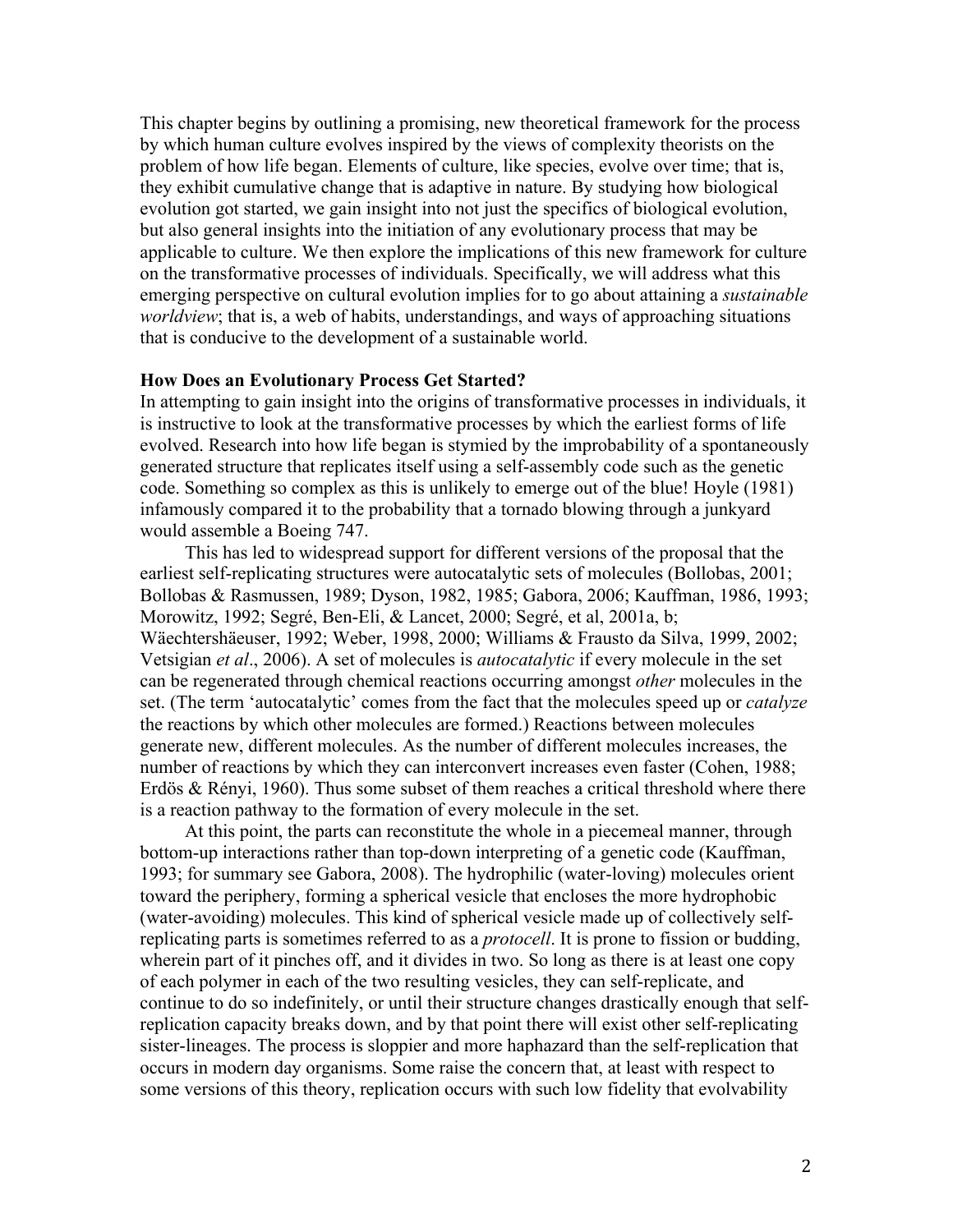breaks down (Vasas, Szathmary, & Santos, 2009). Nevertheless, there is broad consensus that such a structure remains sufficiently intact over generations for stable evolution (Schuster, 2010). A key thing to note here is that with this kind of self-replication there is nothing to prohibit the inheritance of acquired characteristics. A change to any one part of the structure persists after fission occurs, and this may cause other changes that have a significant effect further downstream.

Evolution of these early life forms occurs through horizontal exchange (i.e. not restricted to vertical transmission from parent to offspring) of "innovation-sharing protocols" (Vetsigian *et al.,* 2006). It was not until the genetic code came into existence—and the process in which self-assembly instructions are copied (meiosis) became distinct from developmental processes—that acquired characteristics could no longer be passed on to the next generation (Gabora, 2006). The work of Woese and his colleagues indicates that early life underwent a transition from this fundamentally cooperative process horizontal evolution through communal exchange, to a fundamentally competitive process of vertical evolution by way of the genetic code. This transition is referred to as the *Darwinian threshold* (Woese, 2002) or *Darwinian transition* (Vetsigian et al., 2006) because it marks the onset of what we think of as conventional Darwinian evolution through natural selection. Kalin Vetsigian (pers. comm.) estimates that the period between when life first arose and the time of the Darwinian threshold spanned several hundred million years.

Thus we have two kinds of self-replication (Gabora, 2004). *Coded selfreplication,* such as is seen in present-day organisms, uses self-assembly instructions as proposed by von Neumann. This ensures they replicate with high fidelity, and acquired characteristics are not inherited. *Uncoded self-replication,* such as is seen in protocells, involves autocatalysis. This is a low fidelity means of replication, and there is nothing to prohibit inheritance of acquired characteristics. Note that it is sometimes said that because acquired traits are inherited in culture, culture cannot be described in evolutionary terms. It is ironic that scientists working on the problem of how life began have shown that this is also the case with respect to the earliest stage of biological life itself. These origin of life scientists have however resolved the problem of how culture could evolve despite inheritance of acquired characteristics by showing that it is possible for an evolutionary process to get underway and for adaptive, cumulative change to take place *without* natural selection.

In sum, there is increasing evidence that the very earliest life forms were selforganized metabolisms that self-replicated rather haphazardly through duplication of their catalytic components. They evolved through a non-Darwinian (Lamarckian) process involving piecemeal transformation and communal exchange, as opposed to the competitive exclusion or 'survival of the fittest' that characterizes natural selection.

# **How does Human Culture Evolve?**

Over time our widgets have become more complex and our art has become more varied, leading many to suggest that human culture evolves. However it has not been definitively established in what sense culture constitutes an evolutionary process. To do so is the overarching goal of the various strands of my research. I aim to bring forward a theoretical framework for cultural evolution that is as sound as our theoretical framework for biological evolution, and apply it to the tasks of reconstructing our past, exploring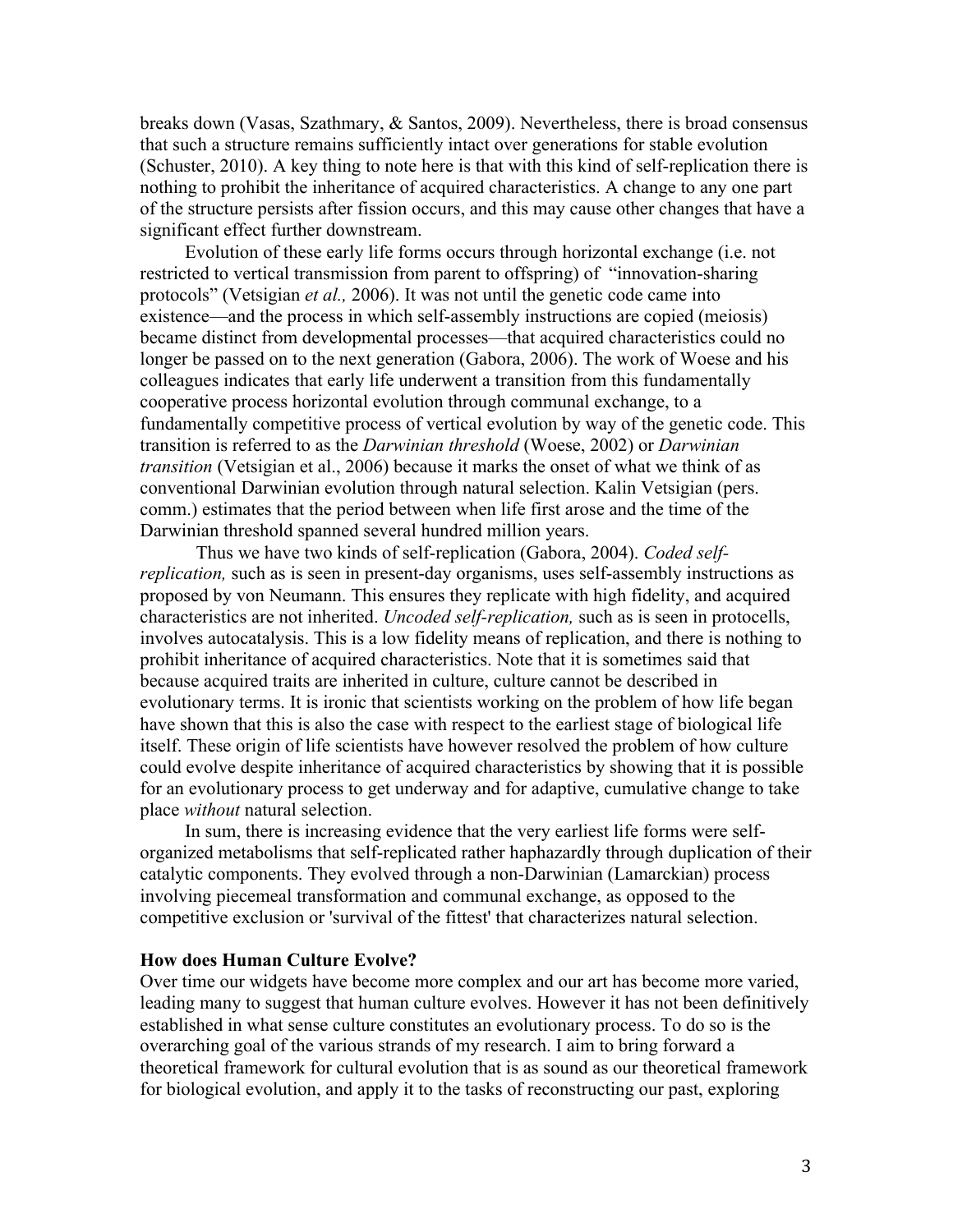possible futures, and furthering human wellbeing.

It is sometimes assumed that the self-replicating units of cultural evolution are artifacts (tools, fashions, etc.) or the ideas or 'memes' that give rise to them, and that they evolve, like modern-day organisms do, through natural selection. But as pointed out earlier, von Neumann showed that the key feature of self-replication in biology is not mere self-copying, but self-copying using a code (such as the genetic code) that functions both as a self-description (passively transmitted to offspring during the process of reproduction) and as self-assembly instructions (actively interpreted to build the organism during the process of development). It is because of this division of labour that in biological evolution, acquired traits are not inherited (e.g., you do not inherit your mother's tattoo). However, there is nothing in cultural evolution that functions both as self-description and self-assembly instructions. That is why acquired characteristics are transmitted. For example, if you are told a joke and you think of a funnier version of the joke it is probably your version that you tell to someone else; the new trait acquired by the joke is transmitted. This is one reason why natural selection does not provide an adequate explanatory model of cultural evolution.

An alternative to the notion that culture is Darwinian is the proposal that the transformative, evolutionary, adaptive processes of culture are structurally similar to those of the earliest life forms (Gabora, 2000, 2004, 2008, in press; Gabora & Aerts, 2009). It is proposed that in human culture what evolves is not discrete ideas or artifacts but minds, or more specifically, peoples' internal models of the world, including knowledge and how it has been made sense of, as well as ideas, hopes, attitudes, beliefs, values, predispositions, and habitual patterns of thought and behavior. This internal model of the world is referred to as a *worldview*. Worldviews evolve in the same haphazard sense as these earliest life forms, not through competition for survival of the *fittest* as modern-day life, but through transformation of *all*. In other words, the assemblage of human worldviews changes over time not because some replicate at the expense of others, as in natural selection, but because of ongoing mutual interaction and modification.

A human worldview has the following properties. It is self-organizing in the sense that one constantly uses newly acquired information to update one's general understanding of people and things and how they are related. It is self-mending in the sense that just as a body spontaneously heals itself when wounded, if something unexpected happens one can't help but try to figure out why, i.e. to revise one's worldview to accommodate this unexpected event. A worldview is also autopoietic, i.e. the whole emerges through interactions amongst the parts. As a young child thinks through how the different bits of information it learns are related to one another it comes to have an integrated understanding of the world it lives in and his or her relationship to that world.

We saw that an important component of an evolutionary process is selfreplication—basically, making a copy of oneself. An adult shares ideas, stories, and attitudes with children (and other adults), influencing little by little the formation of other worldviews. Of necessity, a worldview acquires and expresses cultural information in the form of discrete units (e.g. gestures or artifacts), but the processing of it (i.e., the process by which it acquires characteristics) reflects its own multifaceted web of knowledge, experience, needs, and perspectives. Different situations expose different facets of a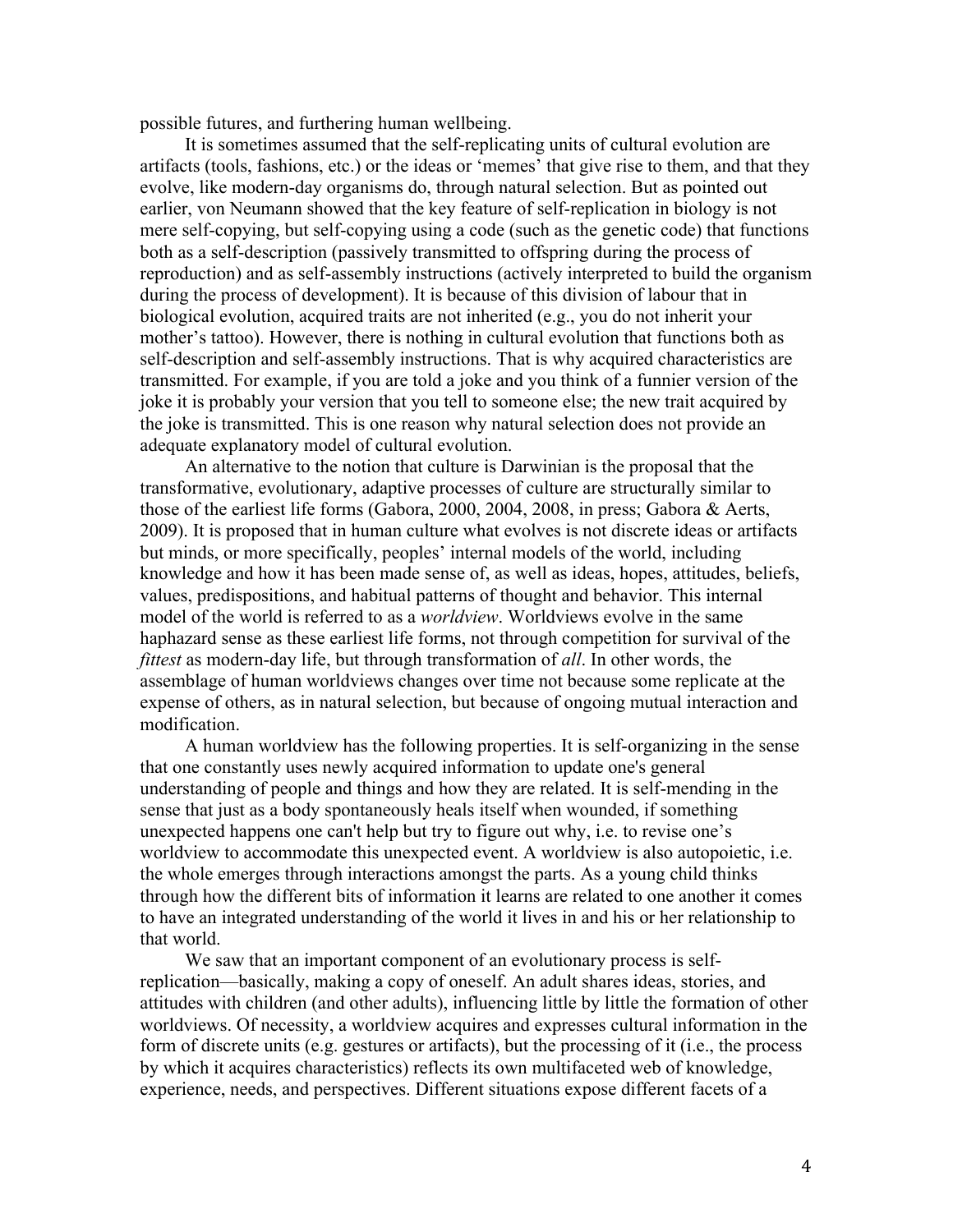worldview (much like cutting a fruit at different angles exposes different parts of its interior). Elements of culture (such as rituals, customs, beliefs, and artifacts) reflect the current evolutionary states of the worldviews that generate them. People influence the contexts by which the potential of their worldviews is realized, either externally, by influencing their environments, or internally, by generating their own contexts (e.g. fantasy, rumination, counterfactual thinking).

## **Implications of the Theory for Personal Transformation**

This theory of cultural evolution has significant implications for the individual's process of therapeutic self-transformation, which it is argued is a creative process that arises due to the *self-organizing, self-mending* nature of a worldview. In other words, the ruminative, associative thought processes that one engages in when in a state of emotional upheaval or internal dynamical disequilibrium reflects the natural tendency of a worldview to seek integration or consistency amongst both its pre-existing and newlyadded components, including ideas, attitudes, or bits of knowledge (Gabora, under revision). Each idea or interpretation of a situation that the individual comes up with is a different expression of the same underlying core network of understandings, beliefs, and attitudes. A worldview has a characteristic structure, and the individual's behavior reflects the (to some extent) unique architecture of this web of understandings.

The individual's behavior and other outputs are like footprints in the snow, suggesting the 'shape' and dynamics of the underlying worldview that gave rise to them but which we never see directly. The individual's behavioral outputs are thus integrally related to one another and potentially pave the way for one another (Gabora, 2010; Gabora, O'Connor, and Ranjan, in press). They also pave the way for the transformative processes of others who interact with that individual and/or his or her creative outputs, and thereby the transformative process of each individual contributes to the global process of the human cultural evolution.

It is proposed that what drives this is a sense of fragmentation or dynamical disequilibrium. This may be externally generated, i.e. it may arise due to life problems, knowledge or ideas that do not cohere, unexpected situations, injustices, and so forth. Alternatively, the dynamical disequilibrium may be internally generated, *i.e*., it may arise through intrinsically motivated play or exploration, perhaps driven by curiosity or restlessness. Because a human worldview is self-organizing, people influence the contexts by which the potential of their worldviews is realized, and thereby respond to and 'mend' the state of disequilibrium. Though imagination, fantasy, rumination, and 'what if' type thinking, further play and exploration, or trying things out, a worldview is exposed to contexts that may transform to a more integrated state. The individual thereby regains dynamical equilibrium (absence of major life problems, knowledge and ideas more or less cohere, unexpected situations explained, injustices put right, and so forth).

Thus, the therapeutic self-transformation arises as a result of the propensity of an internal model of the world to respond to dynamical disequilibrium with ruminative, associative processes aimed at self-reorganization. The transformative processes may take place in an informal setting, through reflection, perhaps aided by discussion, or an experience of nature. It may also occur in a formal setting such as through art therapy.

The American Art Therapy Association (2008) defines art therapy as a clinical practice "being dedicated to the belief that making art is healing and life enhancing." It is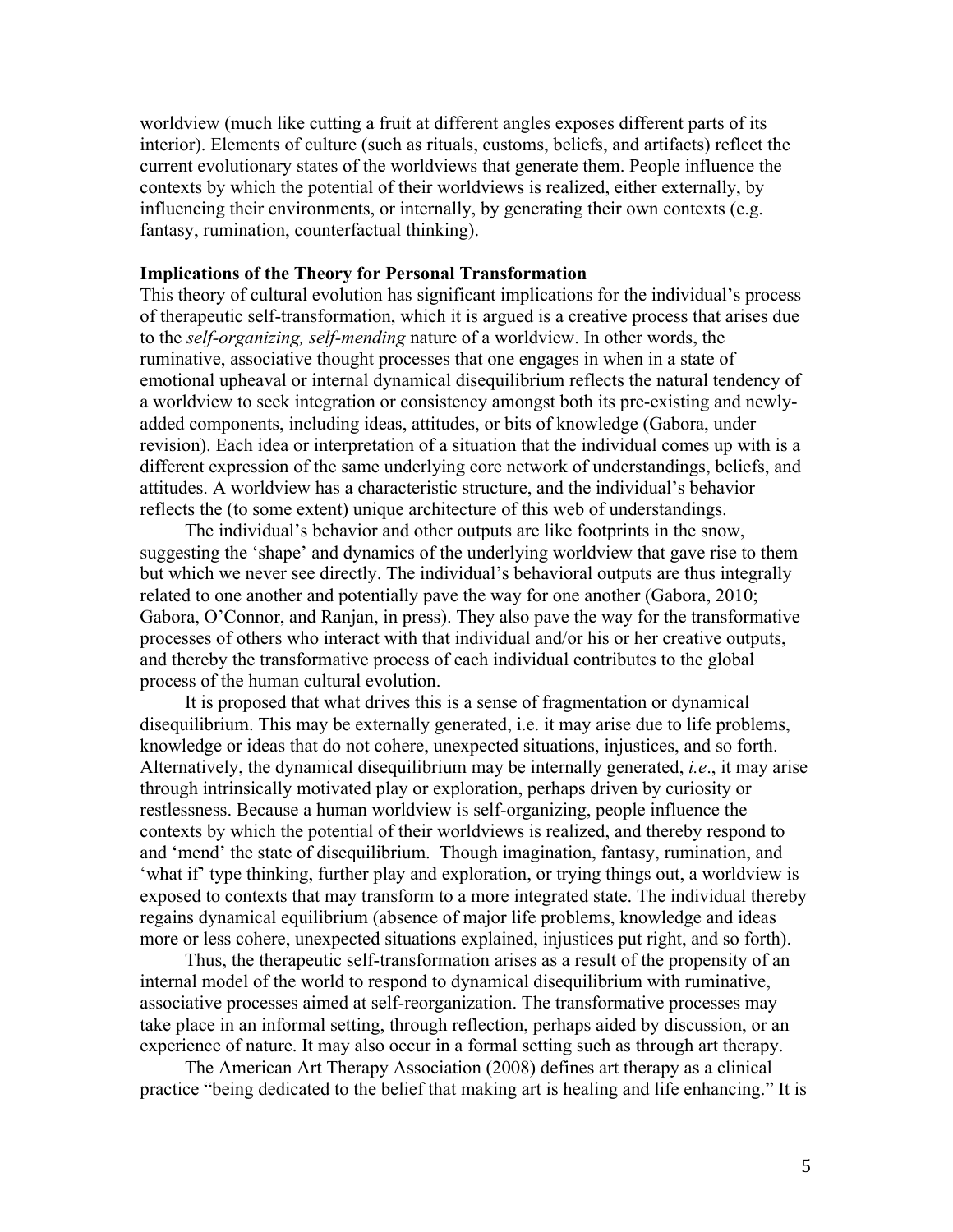based on the idea that there is an inherent healing power in the creative process and that art making provides access to things that are difficult or impossible to verbalize. Art therapists believe that there are two processes going on during the act of creating : 1) the work produced through art making within the clinical sessions, and 2) its accompanying emotional catharsis or connection. The creative work can provide a springboard for discussion between the client and therapist, and it can also be analyzed for symbolic meaning and used in assessment (Malchiodi, 2007).

Art therapy is comprehensive in its objectives. Some goals of art therapists are to help people find healthier ways of dealing with their personal internal processes, other people, their community, and their environment (Dunn-Snow & Smellie, 2011). Therapy can help build on skills activated in the past (Riley, 1999). Clinical experience indicates that creating art is a way to manage intense feelings as a result of emotional work (Moon, 1999). Experimental studies of emotion and creativity indicate that higher levels of creativity are correlated with positive affect (Hennessey & Amabile, 2010). Clinical practitioners of art therapy note that imagery and creative engagement can deepen communication between the client and therapist (Moon, 2009). A primary goal of therapy is to equip clients with skills that transfer to other settings, including communication skills. It can also offer a way for the clients to achieve insights into situations and behaviors that could not be obtained by thinking and speaking in a logical manner (Moon, 2009). Art can thereby open doors to healing and create a free and safe space to express emotional experience.

The honing theory of creativity can also be applied to art therapy. Honing theory places equal emphasis on the externally visible creative outcome and the internal cognitive restructuring brought about by the creative process. Art therapy has the potential to address this self-mending process. Honing involves drawing associations, reorganizing understandings, and working through emotions. The more experiences one has or tensions one has to face, the more ingredients one has to draw upon in this process. Artistic expression can be seen as the manifestation of deeper hidden structures, and as a means of accessing personal history that would not be available through verbalization (Karkou & Sanderson, 2006). The process of creating can result in new associations and understandings that pave the way toward more constructive attitudes, and thus enhanced mental health. This can lead to better coping. Through the use of art in a therapeutic context, the individual can restructure negative thoughts and experiences into positive ones. Art therapy (as well as related therapies such as music therapy and dance therapy) can thus provide a structured way for people to respond to and challenge beliefs and attitudes, and develop an integrated worldview.

### **Education and the Compartmentalization of Knowledge**

What are the implications of this new view of personal transformation founded on a scientific perspective on the manner in which culture evolves? One such implication has to do with how we teach children about the world they live in. The view of reality that is presented to children both aids and constrains how that child's worldview develops. We present the world to children in a compartmentalized fashion. Spontaneous deviations from the daily school routine are not tolerated because curricula would not be covered, and scores on standardized tests would fall. Even the weekends offer little possibility for spontaneously playing with, exploring, and discovering for oneself an understanding of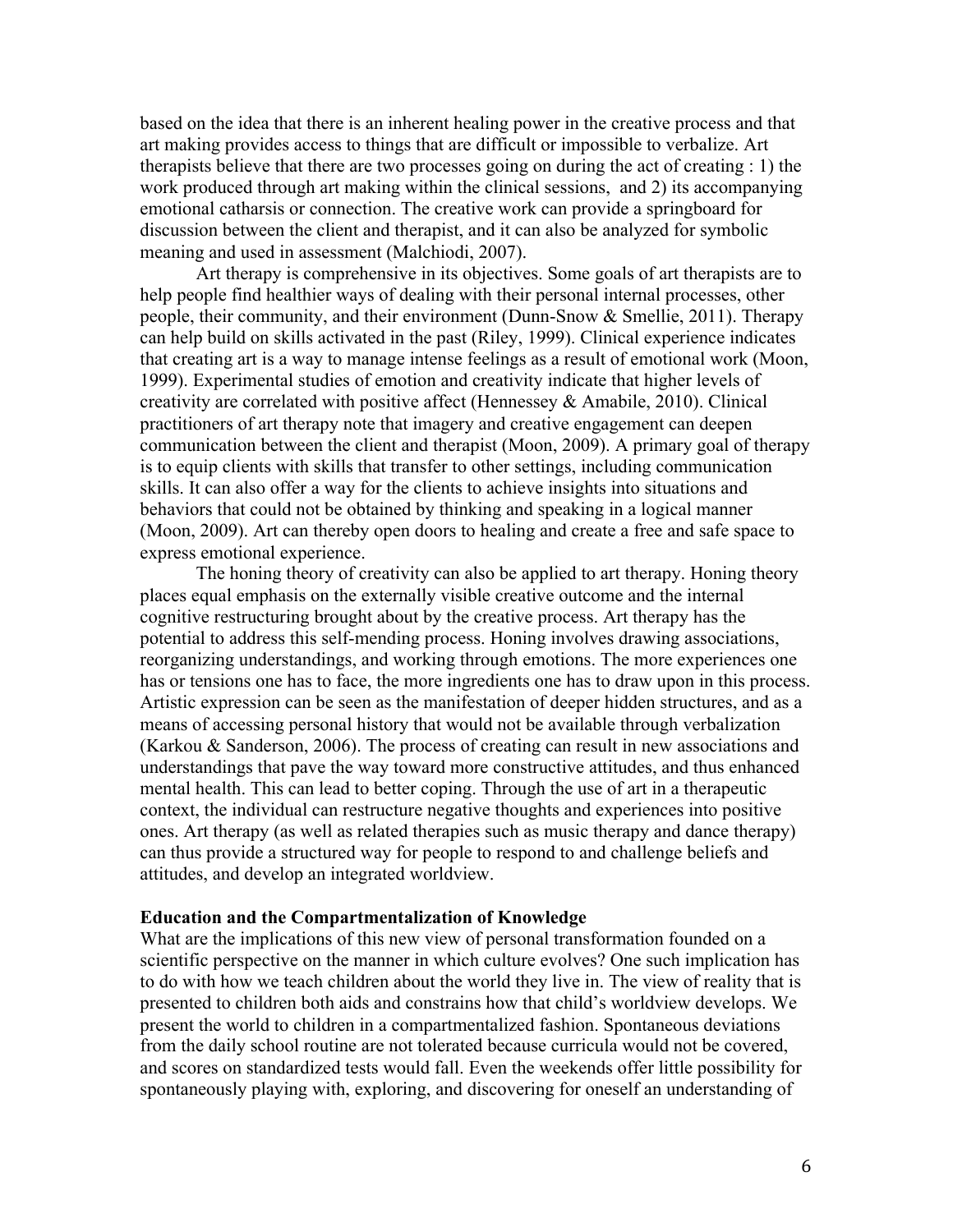the world that strays from the compartmentalized version of reality we are handed down. Moreover, if children do discover something new for themselves, they are often discouraged from exploring it further. As a child, one of the authors of this chapter (for simplicity, hereafter referred to as "I") developed a "framework for all things". It included: things that repeatedly go back and forth unchanged (such as a pendulum or metronome), things that repeatedly go back and forth but change (such as night and day, or a spiral), things that just go up and down (such as a ball thrown into the air), things that go up and down but with a change (such as the feelings you have about a story during and after reading it). I was made to feel like what I had arrived at was not the correct way of classifying elements of life. I had gotten it all wrong. The "correct" way was in terms of the subjects you learn at school, and the jobs adults have: math, art, biology, social studies, and so forth.

It wasn't until much later that I started to question to what extent these conventional categories objectively capture something *real* about the world (and to wonder why no one else seemed to find this important.) Most of my friends at the time were computer scientists working in the entertainment industry developing equations and algorithms to render animated creatures in life-like, artistically appealing, socially acceptable ways. So much for the view that math, art, biology, and social studies are distinct and separate domains! Life doesn't *come* compartmentalized; *any* way one goes about carving up reality involves a degree of arbitrariness.

### **A Sustainable Worldview is an Integrated Worldview**

It is useful, sometimes essential, to categorize and compartmentalize in order to accomplish particular tasks. But if we take any sort of compartmentalization seriously, that is, if we assume it to be a faithful representation of what really exists, it distorts how we see the world, which in turn distorts how we act in it. Behind a sustainable world lies a sustainable worldview. By *sustainable worldview*, I mean a way of seeing the world and being in the world that incorporates how different systems are interconnected and mutually affect one another, an internal model of the world that is *ecological* in character. Sustainability requires not just understanding and solutions; it requires the laying down of new habitual patterns of thinking and acting that foster sustainable outcomes, and that over time become second nature (Clayton & Brook, 2005; Gifford, 2006; Koger & Winter, 2010; Kurz, 2002 Nickerson, 2003; Vlek & Steg, 2007; Winter & Koger, 2004). The compartmentalization of knowledge may lead to an artificially compartmentalized view of the world, which may in turn interfere with our capacity to think about the multifaceted downstream consequences of our actions.

If knowledge is *presented* in compartmentalized chunks, then our youth may end up with a compartmentalized understanding of the world. If knowledge were presented more holistically, a more integrated kind of understanding may be possible. Exposure to a wide range of creative opportunities such as dance, painting, pottery, or creative writing allows for divergent thinking and novel connections to be made, thus encouraging integration of many experiences into a cohesive view. It may be that our potential for a deeply ecological worldview in a modern context is just beginning to be exploited, through ventures such as the Learning through the Arts program, in which students, for example, learn mathematics through dance, or learn about food chains through the creation of visual art. This program originated in Canada but is now being adopted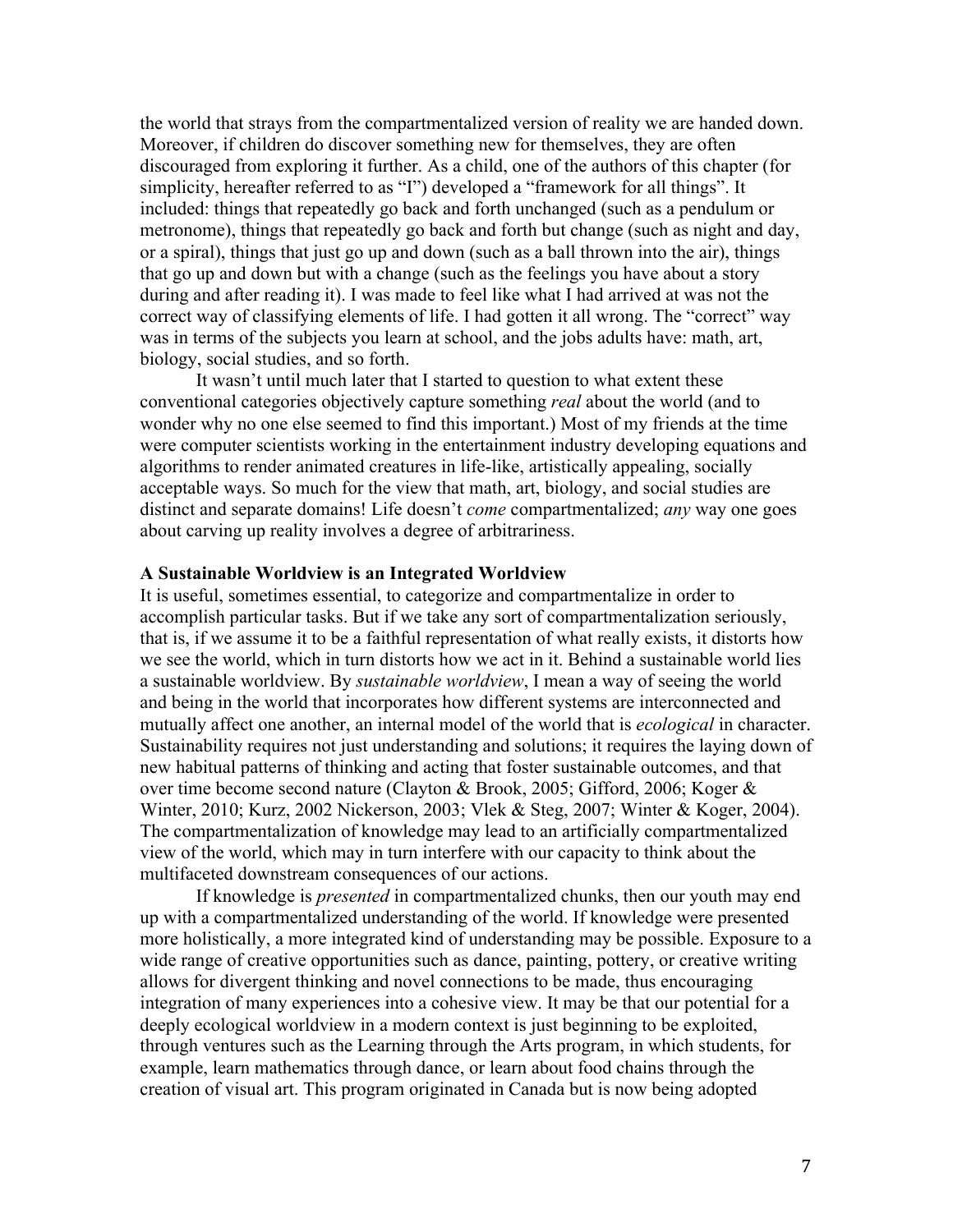abroad. Such activities can contribute to the therapeutic self-transformation of the individual by providing new narrative structures forging a more reliable, resilient, and empathic connection between the various parts of oneself, and the world in which one lives.

# **References**

*American Art Therapy Association* (2008). Retrieved from

http://www.americanarttherapyassociation.org/aata-aboutus.html

- Bollobas, B. (2001). *Random graphs*. Cambridge: Cambridge University Press.
- Bollobas, B., & Rasmussen, S. (1989). First cycles in random directed graph processes. *Discrete Mathematics, 75*(1-3), 55-68.
- Clayton, S. & Brook, A. (2005). Can psychology help save the world? A model for conservation psychology. *Analyses of Social Issues and Public Policy, 5,* 1-15.
- Dunn-Snow, P. & Joy-Smelie, S. (2011). Teaching art therapy techniques: Mask-making, a case in point. *Art Therapy, 17*(2), 125-131. doi:10.1080/07421656.2000.10129512
- Dyson, F. (1982). A model for the origin of life. *Journal of Molecular Evolution, 18,* 344-350.
- Dyson, F. (1985/1999). *Origins of Life*. Cambridge University Press, Cambridge.
- Gabora, L. (2000). Conceptual closure: Weaving memories into an interconnected Worldview. In G. Van de Vijver & J. Chandler (Eds.), *Closure: Emergent organizations and their dynamics: Annals of the New York Academy of Sciences, 901,* 42-53.
- Gabora, L. (2006). Self-other organization: Why early life did not evolve through natural selection. *Journal of Theoretical Biology, 241*(3), 443-450.
- Gabora, L. (2008). The cultural evolution of socially situated cognition. *Cognitive Systems Research, 9*(1-2), 104-113.
- Gabora, L. & Aerts, D. (2009). A model of the emergence and evolution of integrated worldviews. *Journal of Mathematical Psychology, 53,* 434-451.
- Gabora, L. (2010a). Revenge of the 'neurds': Characterizing creative thought in terms of the structure and dynamics of human memory. *Creativity Research Journal, 22*(1), 1-13.
- Gabora, L. (2010b). Recognizability of creative style within and across domains: Preliminary studies. *Proceedings of the Annual Meeting of the Cognitive Science Society* (pp. 2350-2355). August 11-14, 2010, Portland, Oregon.
- Gabora, L. (in press). Five clarifications about cultural evolution. *Journal of Cognition and Culture*.
- Gabora, L. The honing theory of creativity. Under revision.
- Gabora, O'Connor, and Ranjan, A. The recognizability of individuals styles within and across domains. Submitted.
- Gifford, R. (2006). *Environmental Psychology: Principles and practice.* Optimal Books.
- Gifford, R. (in press). The dragons of inaction: Psychological barriers that limit climate change mitigation and adaptation.
- Hennessey, B.A. & Amabile, T. (2010). Creativity. *Annual Review of Psychology, 61*, 569-98. doi: 10.1146/annurev.psych.093008.100416
- Hoyle, F. (1981). Hoyle on evolution. *Nature, 294,* 105.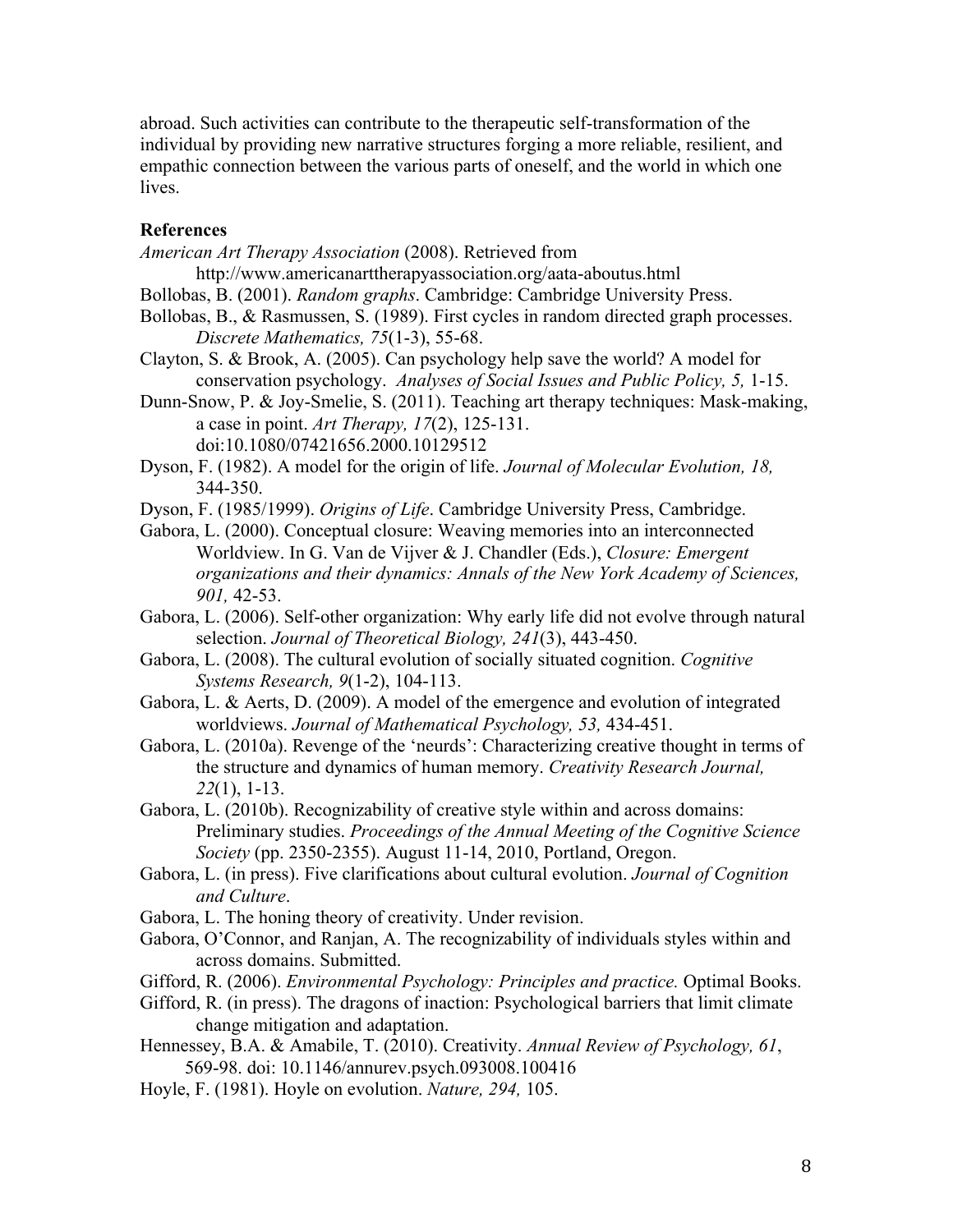- Karkou, V. & Sanderson, P. (2006). *Arts therapies: A research based map of the field*. London: Elsevier Churchill Livingstone.
- Kauffman, S. (1986). Autocatalytic sets of proteins. *Journal of Theoretical Biology, 119,* 1-24.
- Kauffman, S. (1993). *Origins of order*. New York: Oxford University Press.

Koger, S. & Winter, D. D. (2010). *The psychology of environmental problems: Psychology for sustainability* (3rd ed.). New York: Taylor & Francis.

Kurz, M. (2002). The psychology of environmentally sustainable behavior: Fitting together pieces of the puzzle. *Analyses of Social Issues and Public Policy, 2(1), 257—278.*

Malchiodi, C. (2007). *The art therapy sourcebook*. New York: McGraw-Hill.

Moon, B. (1999). The tears make me paint: The role of responsive artmaking in adolescent art therapy. *Art Therapy: Journal of the American Art Therapy Association*, *16*(2), 78-82. doi:10.1080/07421656.1999.10129671

Moon, B. (2009*). Existential art therapy: The canvas mirror*. Springfield, IL: Charles C. Thomas Publisher, Ltd.

Morowitz, H. J. (2002). *The emergence of everything: How the world became complex*. New York: Oxford University Press.

Nickerson, R. S. (2003). *Psychology and environmental change*. Mahwah, NJ: Lawrence Erlbaum Associates.

Riley, S. (1999). Brief therapy: An adolescent intervention. *Art Therapy: Journal of the American Art Therapy Association, (16)*2, 83-86. doi: 10.1080/07421656.1999.10129669

Schuster, P. (2010). Origins of Life: Concepts, Data, and Debates. *Complexity, 15*(3), 7- 10.

Segré D., Ben-Eli D., & Lancet D. (2000). Compositional genomes: Prebiotic information transfer in mutually catalytic noncovalent assemblies. *Proceedings of the New York Academy of Science USA, 97,* 4112–4117.

Segré, D., Shenhav, B., Kafri, R., & Lancet, D. (2001). The molecular roots of compositional inheritance. *Journal of Theoretical Biology, 213,* 481–491.

Segré D., Ben-Eli, D., Deamer D. W., Lancet, D. (2001). The lipid world. *Origin of Life and Evolution of the Biosphere, 31,* 119–145.

Vasas, V., Szathmáry, E., & Santos, M. (2009). Lack of evolvability in self-sustaining autocatalytic networks: a constraint on metabolism-first path to the origin of life. *Proceedings of the National Academy of Sciences, 107*(4), 1470-1475.

Vetsigian, K., Woese, C., & Goldenfeld, N. (2006). Collective evolution and the genetic code. *Proceedings of the New York Academy of Science USA, 103*, 10696−10701.

Vlek, C., & Steg, L. (Eds.). (2007). Human behavior and environmental sustainability. *Journal of Social Issues, 63*(1), 1-231.

Wächtershäuser, G. (1992). Groundwork for an evolutionary biochemistry: the ironsulfur world. *Progress in Biophysics and Molecular Biology, 58*, 85-201.

Weber, B. H. (1998). Emergence of life and biological selection from the perspective of complex systems dynamics. In: G. van de Vijver, S. N. Salthe, and M. Delpos (Eds.) *Evolutionary Systems: Biological and Epistemological Perspectives on Selection and Self-Organization*. Kluwer, Dordrecht.